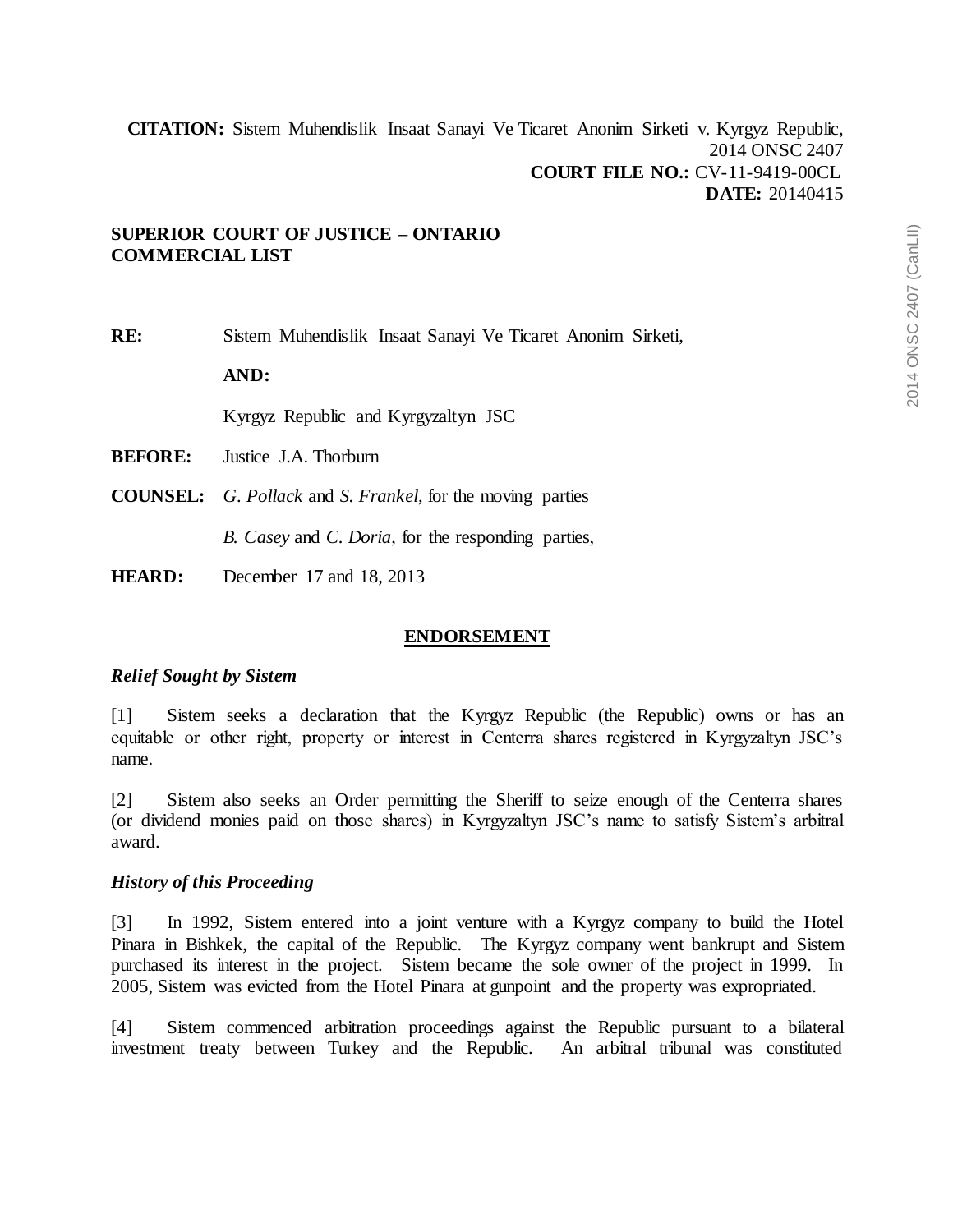pursuant to the International Center for Settlement of Investment Disputes, an organ of the World Bank.

[5] On September 9, 2009, the arbitral tribunal held that the Republic was legally responsible for the illegal expropriation of the Hotel Pinara and was ordered to pay to Sistem \$8.5 million US plus interest and costs of over \$600,000. The arbitral award is final and binding.

[6] Sistem has tried to enforce the award without success.

[7] On October 10, 2010 Sistem filed an Application in the Ontario Superior Court for an order recognizing the Award and rendering it enforceable in Ontario. The Republic was served but filed no responding materials.

[8] On January 5, 2011 Echlin J. granted an Order recognizing and enforcing the award in Ontario and ordering the Republic to pay Sistem in accordance with the arbitration award.

[9] In August 2011, Sistem brought a motion to add Kyrgyzaltyn as a party to this proceeding and to seek declaratory relief to permit the seizure of enough of the Centerra shares to satisfy the award. Both the Republic and Kyrgyzaltyn were served and neither filed responding materials. Cumming J. allowed Sistem's motion and found that "given the evidentiary record, Sistem has an arguable case that the subject shares in Centerra are properly subject to attachment in satisfaction of the Award." The Amended Notice of Application was issued and served on both the Republic and Kyrgyzaltyn.

[10] In July 2012, Brown J. dismissed Kyrgyzaltyn's motion to set aside the Recognition Order. He also ordered that if the Republic intended to participate in this proceeding, it would have to file an appearance by September 1, 2012. It did not do so. That time was later extended to March 2013 but the Republic still did not participate.

[11] On August 17, 2012, Strathy J. (as he then was) granted an *ex parte* motion for a Mareva injunction to prevent Kyrgyzaltyn's disposition of the Centerra shares or dividends declared on those shares. He found that "there is evidence to support Sistem's position that Kyrgyzaltyn holds the shares for the Republic" and "there are reasonable grounds to believe that there are assets of the Republic, or assets held for its benefit, in this jurisdiction." The Mareva injunction was extended by Newbould J.

[12] Pursuant to the Mareva injunction, 4,000,000 Centerra shares registered in Kyrgyzaltyn's name remain frozen and more than \$11.2 million in dividend monies are being held in trust to the credit of these proceedings.

#### *The Issues*

[13] The key issue to be determined is whether the Republic owns the Centerra shares in the name of Kyrgyzaltyn JSC or has an equitable or other right, property or interest in those shares within the meaning of section 18(1) of the *Execution Act*. R.S.O. 1990 C.E-24 such that the Sheriff should be ordered to seize and sell them to satisfy the arbitration award against the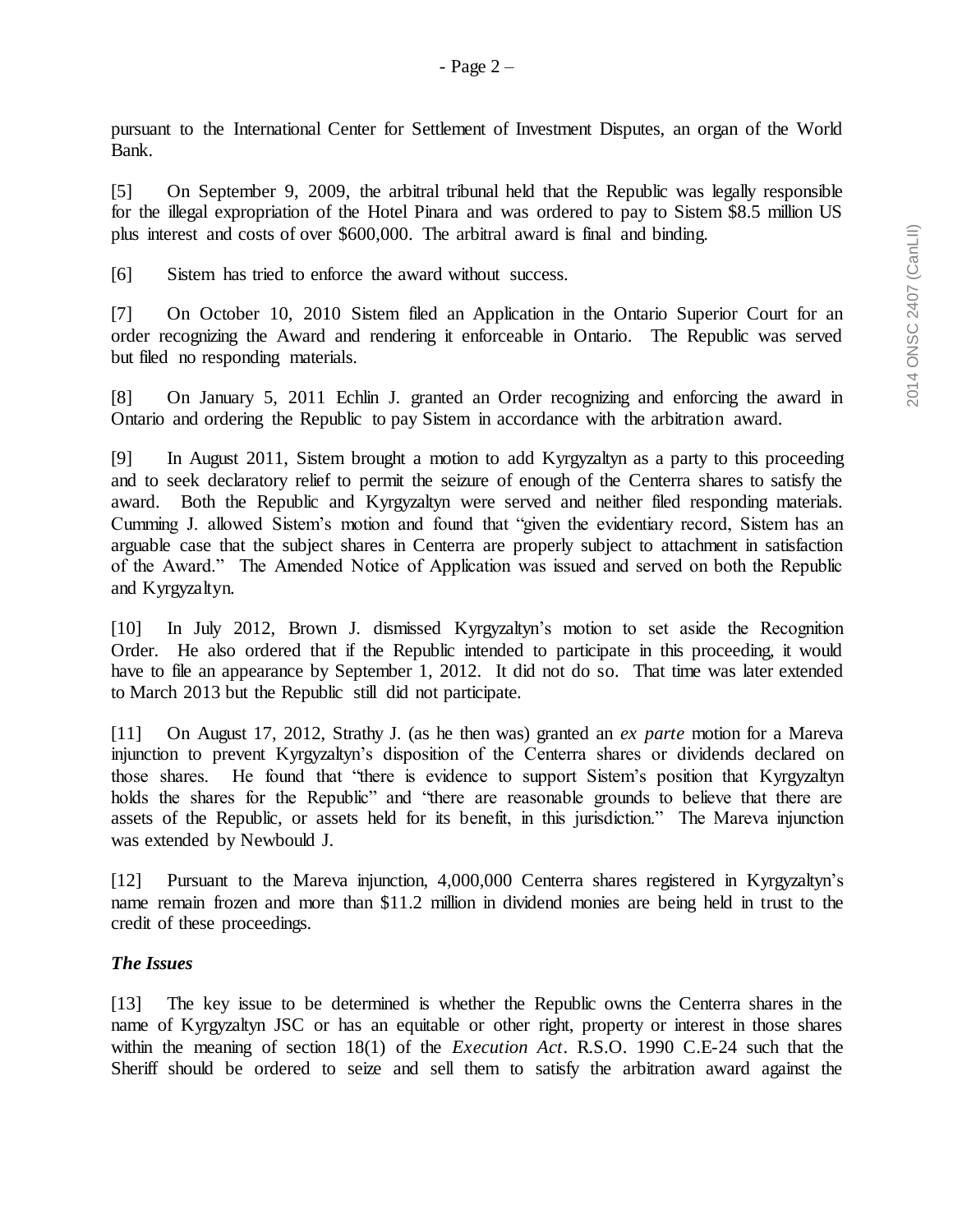Republic. The issue is not (as Kyrgyzaltyn suggests) whether Kyrgyzaltyn and the Republic are one and the same.

[14] If the Republic has an interest in the Centerra shares, the Respondent Kyrgyzaltyn claims the Order should not be granted as the Republic was not properly served with this Application.

[15] If the Republic does not have a right or other property interest in the Centerra shares. Kyrgyzaltyn seeks to lift the Mareva injunction so that it can dispose of the Centerra shares.

## *The Circumstances Surrounding Kyrgyzaltyn's Acquisition of the Centerra Shares*

[16] Centerra is a publicly traded Canadian mining company that has extensive operations. Through its subsidiaries, Centerra operated the Kumtor gold mine in the Republic. Centerra's head office is in Toronto and its shares are traded over the Toronto Stock Exchange.

[17] The Kumtor project is of great importance to the economy of the Kyrgyz Republic.

[18] Originally, Kyrgyzaltyn JSC was a State Concern with no separate corporate existence. Under a plan of denationalization in 1999, Kyrgyzaltyn was created as an open Joint Stock Company wholly owned by the Republic through the State Property Fund. All assets previously owned by the State Concern were transferred to this new Corporation.

[19] Kyrgyzaltyn owns 77,401,766 shares of Centerra. The Republic is Kyrgyzaltyn's only shareholder.

[20] On December 31, 2003 the share ownership of the Kumtor mine was restructured. Centerra became the sole shareholder of Kumtor. Kyrgyzaltyn represented to Centerra that it was the "sole beneficial owner of and … has all necessary legal ability and authority to sell and deliver the Kumtor stock."

[21] In September 2004, the Republic passed a resolution directing the State Committee for Property Administration (as a shareholder of Kyrgyzaltyn), to pass a shareholder's resolution authorizing dividend funds from the sale of 7.5 million C shares to be given to the Republic.

[22] In April 2009, Centerra, the Republic, Kyrgyzaltyn and others entered into an Agreement on New Terms.

[23] The Agreement on New Terms was part of the settlement of a dispute between the Republic and Centerra concerning the Kumtor gold mine. The Agreement on New Terms provides for the issuance or transfer of more than 43 million Centerra shares to be registered in Kyrgyzaltyn's name. All of the consideration for these new shares was given by the Republic. In exchange for the issuance and transfer of these shares, the Republic expanded the Kumtor mining concession and implemented a more favourable tax regime for one of Centerra's subsidiaries. This was recorded in the Restated Concession Agreement to which Kyrgyzaltyn was not a party.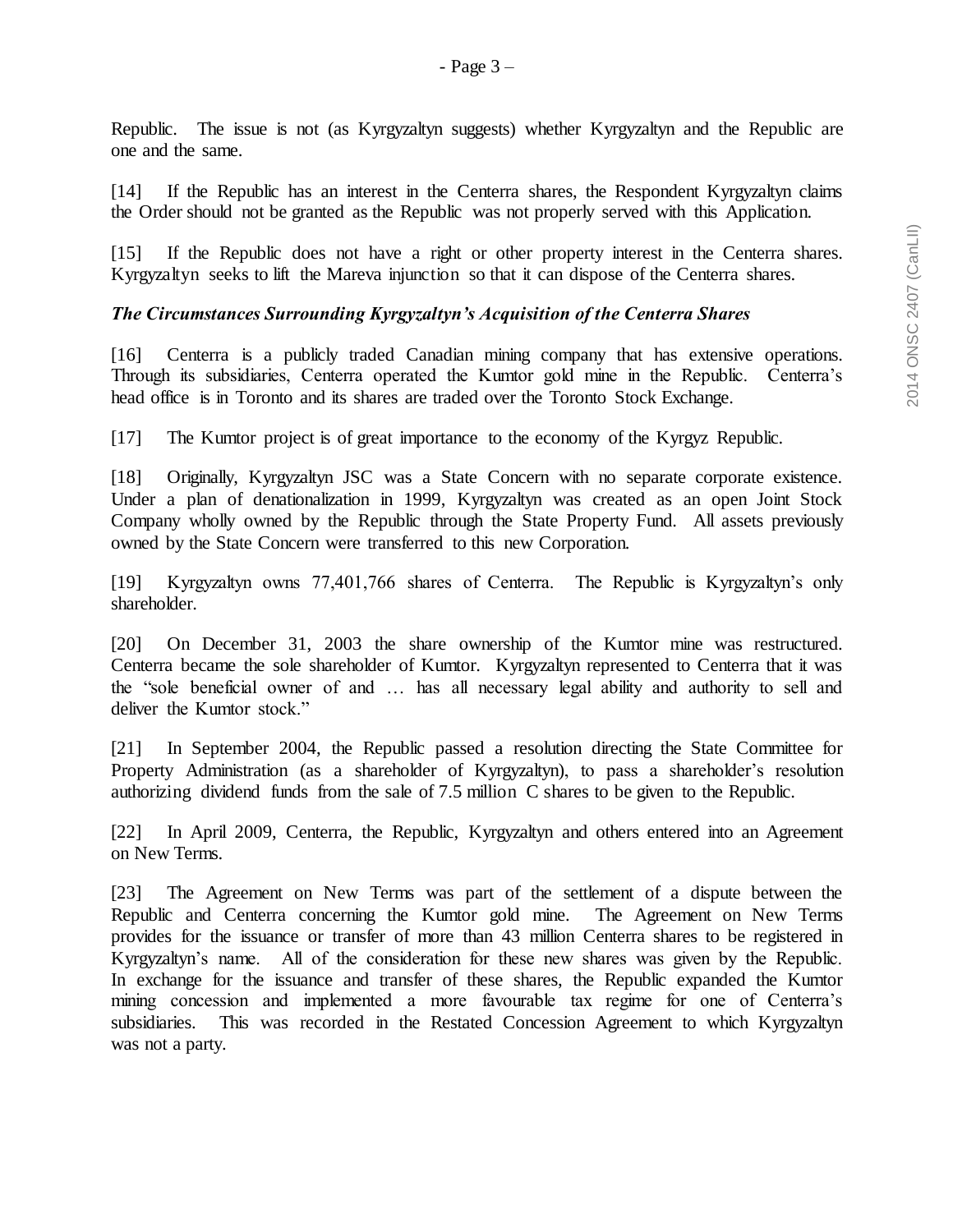[24] The Agreement on New Terms is governed by New York law.

[25] Section 2.2 of the Agreement provides that the treasury shares would be issued to Kyrgyzaltyn so that "Kyrgyzaltyn will beneficially own" such shares and be "entitled to all the benefits arising from such shares". Other provisions in the agreement indicate that Kyrgyzaltyn holds the shares of Centerra "on behalf of the Government". (The Government is referred to in these reasons as the Republic.)

## *Positions of the Parties*

## *A. Sistem's Position*

[26] Sistem claims the Republic owns or has a beneficial interest in the Centerra shares.

[27] Sistem claims that as a matter of fact, the Republic owns or has an interest in the Centerra shares. The Agreement on New Terms expressly provides that the Republic has an interest in the shares of Centerra. Moreover, the Republic gave consideration for the Centerra shares issued pursuant to the Agreement on New Terms and the Republic approved the decisions concerning the disposition of the Centerra shares. The Republic's understanding that it owned the shares is evident from the public statements made by the Republic and others.

[28] Sistem further claims that as a matter of Kyrgyz law, the Republic owns the Centerra shares. The Kyrgyz *Civil Code* permits the Republic to own property and the Republic purchased Centerra shares using Kyrgyszaltyn JSC as its vehicle. A special set of rules were enacted to control the Centerra shares. Moreover, Sistem claims the Republic exceeded its authority as a 100% shareholder of Kyrgyzaltyn.

[29] Thirdly, Sistem contends that Kyrgyzaltyn does not and cannot own the Centerra shares. According to article 222 of the Kyrgyz *Civil Code*, in order to own shares, a party must have the right to possess, enjoy and dispose of property. Sistem claims Kyrgyzaltyn does not have the right to enjoy or dispose of the shares without the approval of the Republic.

[30] In her affidavit, Ms. Smanalieva, Sistem's expert on the law of the Republic concludes that the Republic is the true owner of the shares and that Kyrgyzaltyn holds the Centerra shares on behalf of the Republic. She, unlike the Respondent's expert Ms. Molodanova, reviewed the Agreement on New Terms before providing her opinion.

[31] The court should therefore find that the Republic has an interest in the shares within the meaning of section 18 of the *Execution Act* and the Sheriff should be ordered to seize enough of those shares to satisfy Sistem's arbitration award against the Republic because they are either held by or for the Republic.

# *B. Kyrgyzaltyn JSC's Position*

[32] Kyrgyzaltyn JSC claims the Republic has no ownership or beneficial interest in the Centerra shares.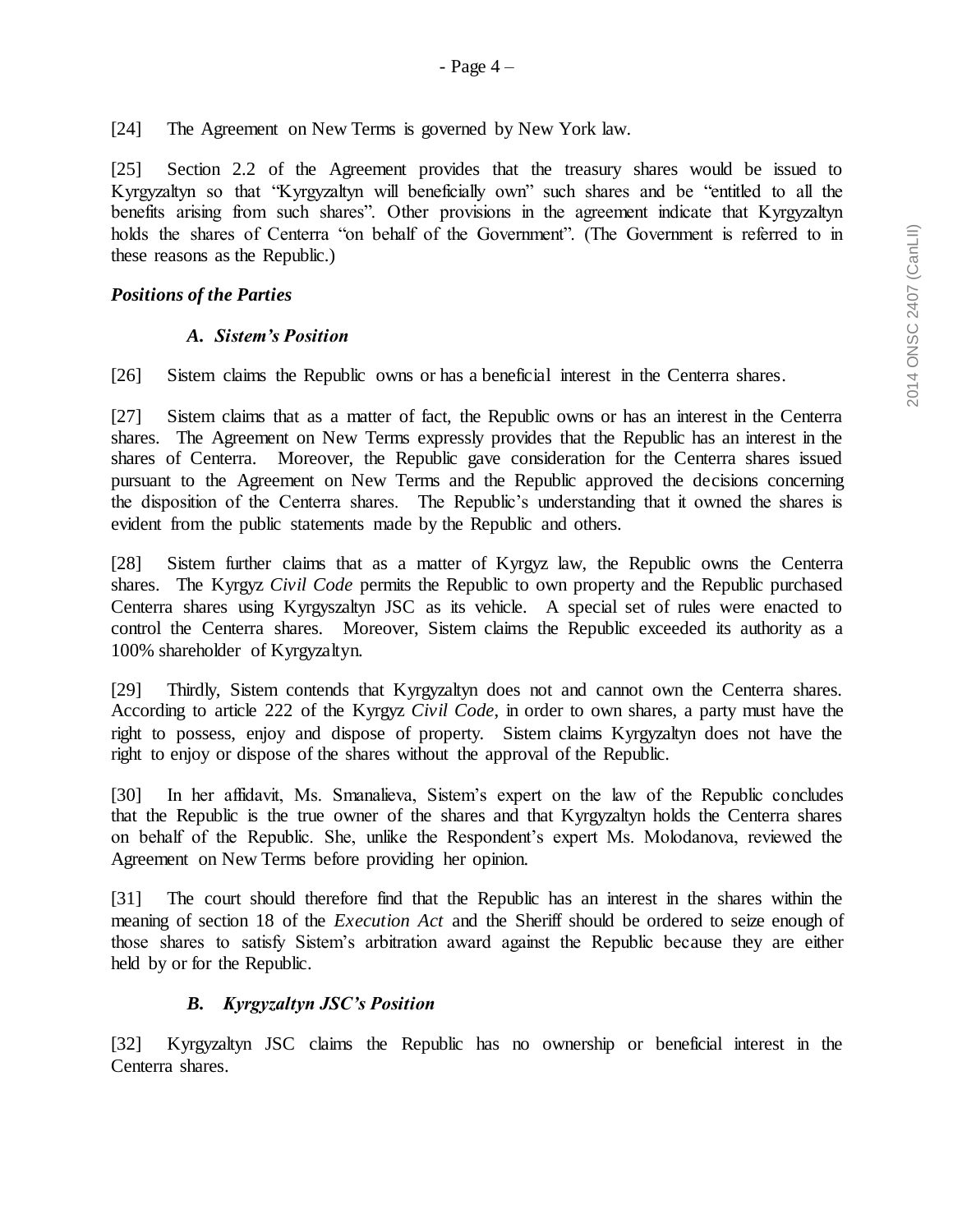[33] As a matter of fact, Kyrgyzaltyn keeps its own accounts, shares are registered in its name and dividends are paid to it. Kyrgyzaltyn is a large company specializing in the development of gold deposits. It participates in other ventures for the development of gold deposits. The terms of the Agreement on New Terms make it clear that Kyrgyzaltyn (not the Republic) is the owner of the Centerra shares:

- (a) the Agreement on New Terms provides for the issuance or transfer of more than 43 million Centerra shares to be registered in Kyrgyzaltyn's name;
- (b) Article 2.1(a) of the Agreement on New Terms provides that the Centerra shares are to be held, "for the benefit of and on behalf of Kyrgyzaltyn…";
- (c) Section 2.2(a) provides that the Centerra shares "shall be issued by Centerra to Kyrgyzaltyn so that Kyrgyzaltyn will beneficially own and be entitled to all the benefits arising from (including the exercise of all rights attaching to) such shares, subject only to the terms of this Agreement on New Terms and the Restated Shareholders Agreement…"; and
- (d) resolutions enacted by the Republic direct its State Committee to call shareholder meetings as a shareholder of Kyrgyzaltyn not as an owner of the Centerra shares.

[34] Although the Republic directed the State Committee to bring shareholder meetings and shareholder resolutions to transfer funds from Kyrgyzaltyn to the Republic, this was done in the Republic's capacity as sole shareholder of Kyrgyzaltyn.

[35] Kyrgyzaltyn takes the position that the talk of share ownership on the part of the Republic and others is of no legal significance.

[36] Kyrgyzaltyn submits that as a matter of law, there is nothing expropriating the shares from Kyrgyzaltyn nor does the Agreement on New Terms contain a provision that Kyrgyzaltyn is a trustee or agent of the Republic.

[37] Ms. Molodanova, an expert in Kyrgyz law, states that the Republic, as 100% owner of the shares, had the legal right to make decisions regarding the disposition of those shares.

[38] Frank Hebert, general counsel for Centerra, states in his affidavit that he is "aware that Kyrgyzaltyn was intended to be, and is, the beneficial owner and not merely the nominal owner of the shares of Centerra". He claims that although securities law disclosure recognizes that the Republic owns 100% of the shares in Centerra through its 100% control of Kyrgyzaltyn, this is not intended to change legal ownership.

[39] Kyrgyzaltyn takes the position that even if the court determines that the Republic has an interest in the Centerra shares, the Sheriff should not be directed to seize them as the Republic was not properly served with this Application record and the affidavits and other evidence in support thereof.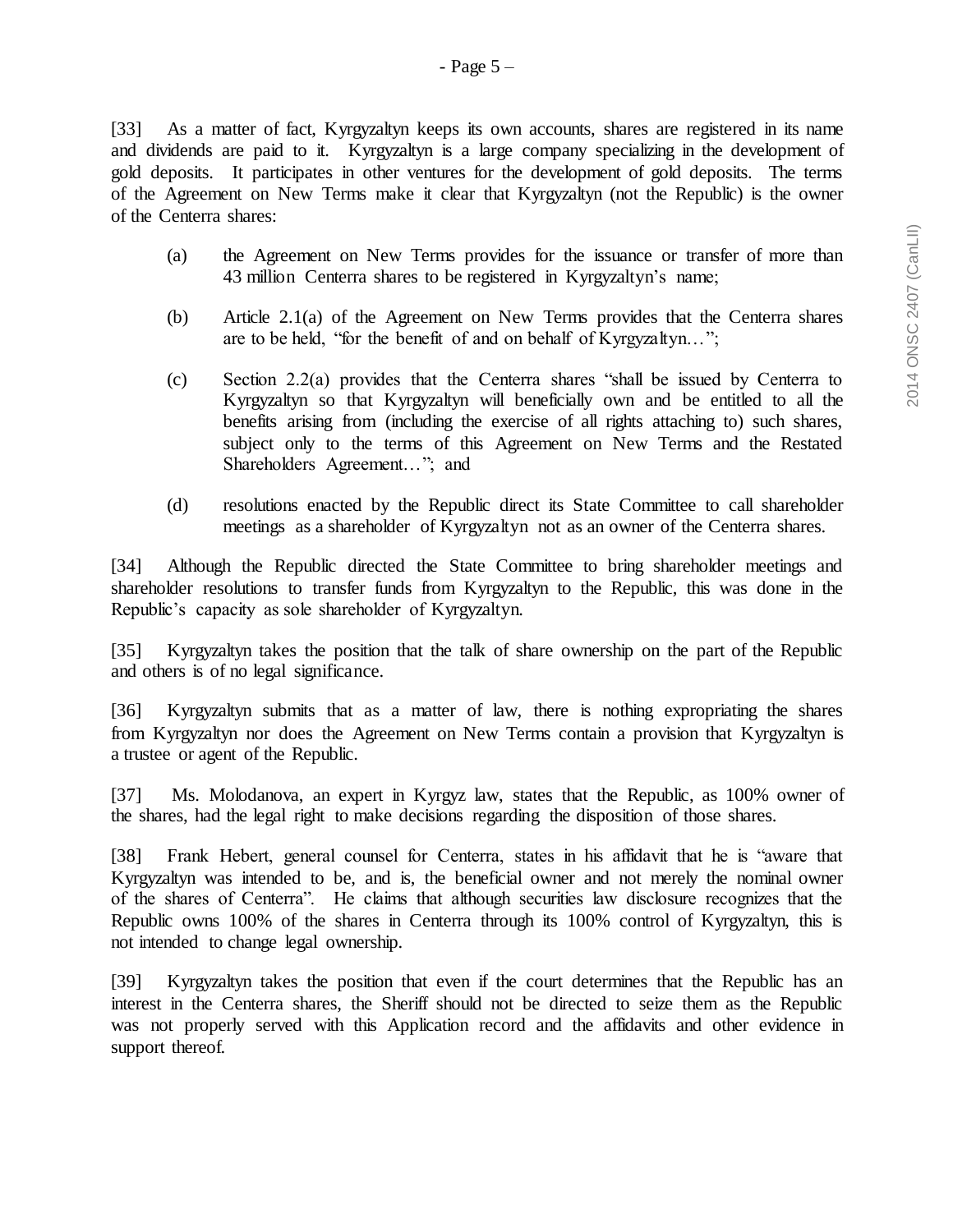[40] If the Court finds the Republic does not have an interest in the Centerra shares, the injunction preventing Kyrgyzaltyn from enjoying or disposing of the shares should be lifted.

## *The Law*

#### *A. How to Approach the Main Issue*

[41] The court must review the evidence, read the underlying Kyrgyz law, determine credibility and come to its own conclusion as to the "right, property or interest" in the Centerra shares within the meaning of the *Execution Act*. (*Ferranti-Packard Ltd. v. Cushman Rentals Ltd.*  (1981), 30 O.R. (2d) 194 (Div. Ct.) aff'd (1981), 31 O.R. (2d) 799 (C.A.) at para 5, *Canada Life Assurance Co. v. Canadian Imperial Bank of Commerce* (1977), 14 O.R. (2d) 777) and *Lister v. McAnulty*, [1944] S.C.R. 317 at 5).

[42] The Agreement on New Terms is governed by the laws of New York. Kyrgyzaltyn accepts that, for the purpose of this Application, New York law is the same as Ontario law. It is also agreed that the basic Canadian notions of corporate law apply in Kyrgyzstan.

## *B. Kyrgyz Law*

[43] Article 169 of the Kyrgyz *Civil Code* provides that, "bodies of state authority…may…acquire and exercise property and individual non-property rights and obligations. …Other legal entities or citizens may act on behalf of the state."

[44] Article 222 of the Kyrgyz *Civil Code* provides that there are three essential elements of ownership: the right to possess, enjoy and dispose of property. The right to enjoy is defined as the "right to use natural qualities of the property and to gain profit out of it." The right to dispose is defined as taking actions regarding the property "at his own discretion…including the right to alienate his own property to the ownership of other persons and to pledge his property and encumber it".

[45] Decree Number 1141-IV of the Kyrgyz Parliament dated April 30, 2009 provides that the Centerra shares transferred to Kygyzaltyn pursuant to the Agreement on New Terms are for "the benefit of the Kyrgyz Republic".

[46] Article 38 of the Kyrgyz law on Joint Stock Companies (such as Kyrgyzaltyn) provides that decisions about the execution of major transactions, the size and procedure for payment of dividends, and the use of company funds are reserved exclusively for the general meeting of shareholders.

#### *C. Section 18 of the Execution Act*

[47] Section 18 of Ontario's *Execution Act* enables the sheriff to "seize and sell any equitable or other right, property, interest or equity of redemption in or in respect of any goods, chattels or personal property". Section 14 of the *Act* provides that every seizure and sale of an interest in security "shall include all dividends, distributions, interest and other rights to payment."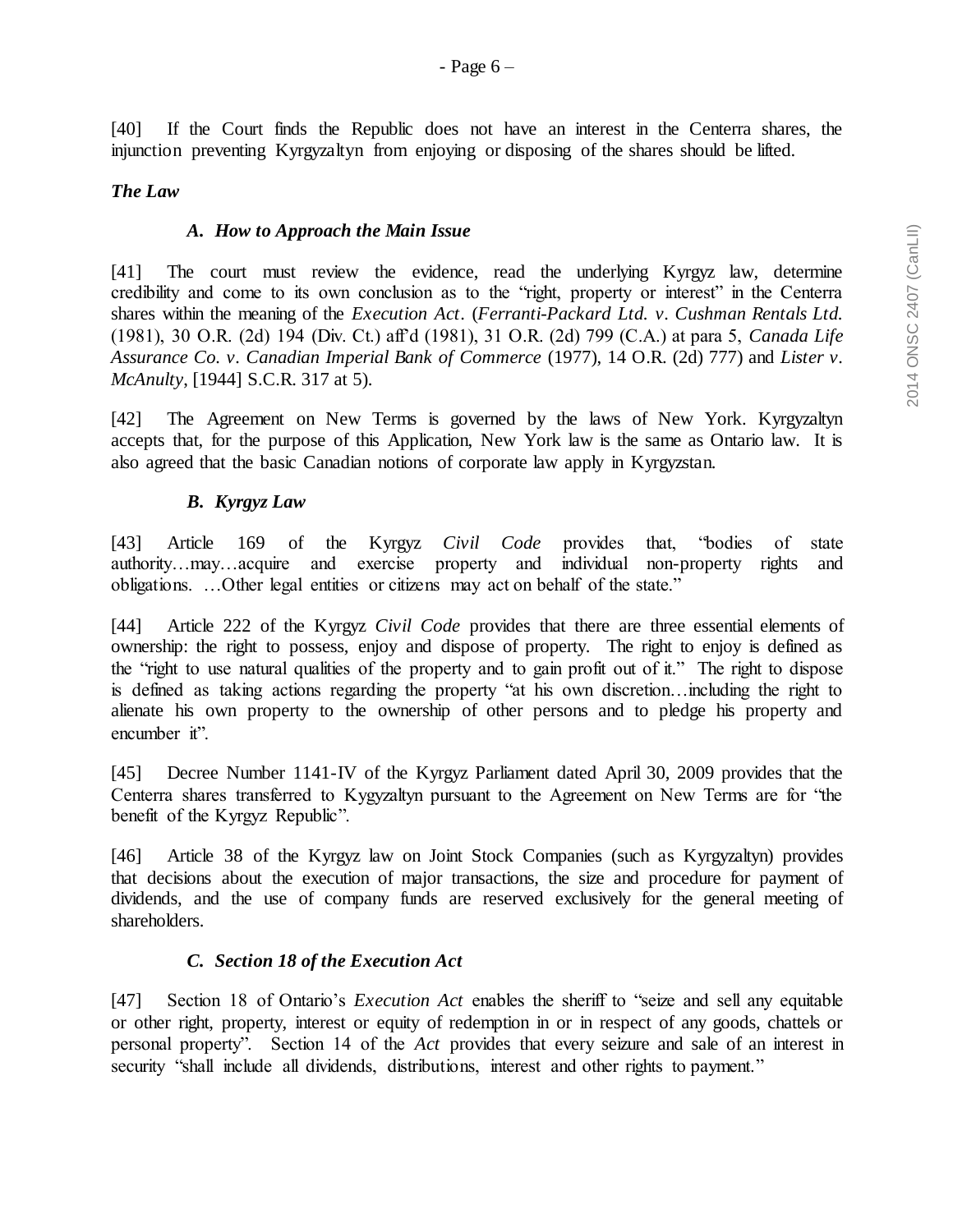[48] The wording of section 18 is broad. If the Republic has "any" equitable or other interest in the Centerra shares, Sistem can seize that right, property or interest.

[49] The word "interest" in section 18 includes a beneficial interest. In *Banglar Progoti Ltd. v. Ranka Enterprises Inc*., [2009] O.J. No. 1470 at paras 8 and 27-29 (Ont. S.C.) the court granted a declaration that the debtor had a 100% beneficial interest in real property that could be seized pursuant to a writ of seizure and sale.

[50] In *Nishi v. Rascal Trucking Ltd*., 2013 SCC 33, Rothstein J. on behalf of the Court, held that, "A purchase money resulting trust arises when a person advances funds to contribute to the purchase price of property, but does not take legal title to that property. Where the person advancing the funds is unrelated to the person taking title, the law presumes that the parties intended that the person who advanced the funds would hold a beneficial interest in the property in proportion to that person's contribution."

[51] Similarly, in *Hamilton v. Hamilton*, [1996] 92 O.A.C. 103 at para. 39, the court held that where there is a direct financial contribution to the acquisition of a property, there is a resulting trust in favour of the party that advanced the funds.

[52] In *1454495 Ontario Inc. v. J=Systems Inc*. [2002] O.J. No. 486 at paras. 3 to 4 and 23 to 25, the court held that the debtor's rights in certain shares constitute an interest that can be seized and sold pursuant to section 18(1) of the *Execution Act*, notwithstanding that another party also has significant rights in the shares. The court held that, "there are residual rights remaining [in the shares] which are subject to seizure and sale under the *Execution Act*."

# *D. Analysis and Conclusion*

[53] The question to be determined is whether the Republic has legal right to or beneficial interest in the Centerra shares such that they can be seized to satisfy an award payable by the Republic.

# *As a Matter of Fact, the Republic has an Interest in the Centerra Shares*

[54] As a matter of fact, the Centerra shares issued pursuant to the Agreement on New Terms are controlled by the Republic as:

- (a) although the Centerra shares in the Kumtor mine were put in the name of Kyrgyzaltyn JSC pursuant to the Agreement on New Terms, all of the consideration for those shares was provided by the Republic. (The Republic expanded the Kumtor mining concession and implemented a more favourable tax regime for one of Centerra's operating subsidiaries);
- (b) Kyrgyzaltyn's management cannot make any decision concerning the Centerra shares without the Republic's approval. The Republic appoints the Board of Directors, the Audit Committee and management of Kyrgyzaltyn;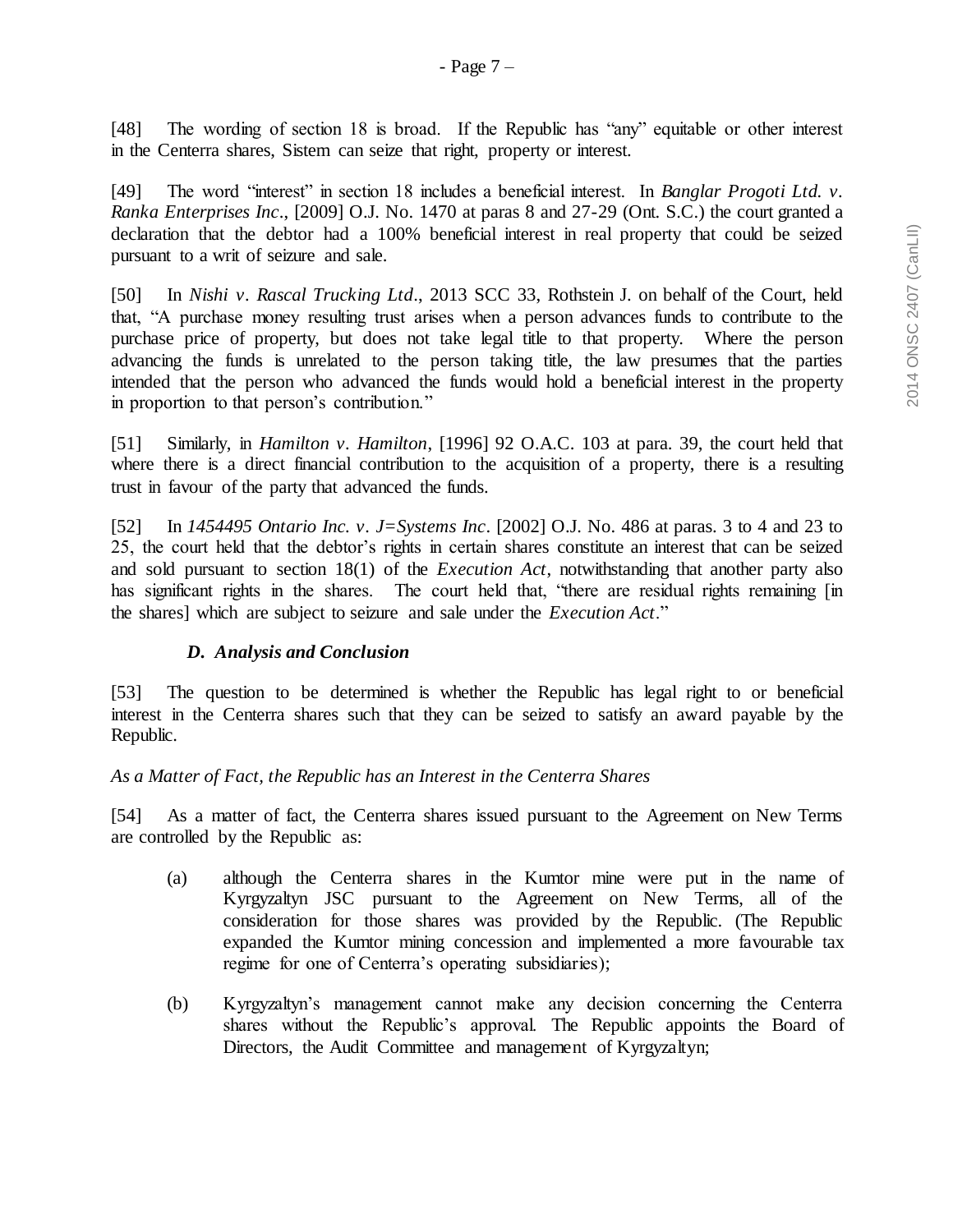- (c) substantially all proceeds from the sale of the shares and payment of dividends are deposited to the Republic. They are included in revenues of the State, not as dividends from corporate net profits; and
- (d) the Republic is able to use the shares as collateral. (Although Kyrgyzaltyn claims it can use the shares as collateral, it has refused to substantiate this claim.).

[55] The parties intended that the Republic would have an interest in the Centerra shares. In the Agreement on New Terms, the preamble provides that Kyrgyzaltyn, "holds shares in Centerra on behalf of the Government. Kyrgyzaltyn, together with the Government, (the "Kyrgyz Side") are the largest shareholders of Centerra".

[56] I disagree with the position taken by Kyrgyzaltyn that the statement in the preamble that Kyrgyzaltyn, "holds shares in Centerra on behalf of the Government" has no operative effect. On the contrary, it is clear from the decision in *Disera v. Liberty Development Corp.* [2008] 63 R.P.R.  $(4^{th})$  197 (O.C.A.) at para. 20, that the recital was considered in arriving at the interpretation of the intentions of the parties to that Agreement.

[57] The "Kyrgyz Side" is defined in the agreement as "the Government of the Republic together with Kyrgyzaltyn". The "Kyrgyz Side" is referred to often in the Agreement:

- (a) the ninth recital provides that "Centerra and its shareholders, including…the Kyrgyz Side, have a vested interest in seeing the price of Centerra's shares increase";
- (b) Section 2.4(d) refers to "Centerra shares held by the "Kyrgyz Side";
- (c) Section 2.5(c) provides that the "Kyrgyz Side" shall have no restrictions on the transfer or encumbrance of any common shares it holds…"; and
- (d) Section 2.5(d) provides that, "Any common shares held by the Kyrgyz Side shall be subject to the provision of section 3.8 of the 2004 Shareholders Agreement…"

[58] Members of the Republic, Centerra and others stated that the Republic was the owner of the Centerra shares held by Kyrgyzaltyn:

- (a) in a press release dated April 22, 2011, the Prime Minister of the Republic stated that "we have a 33% stake in Centerra";
- (b) in a memorandum submitted to the International Monetary Fund on June 2013, the Republic described Kyrgyzaltyn as part of its public sector;
- (c) in a central Asia newswire of May 2, 2011, there is reference to a Bishkek news agency reporting that the Deputy Prime Minister stated that the Kyrgyz government is looking to expand its stake in Centerra;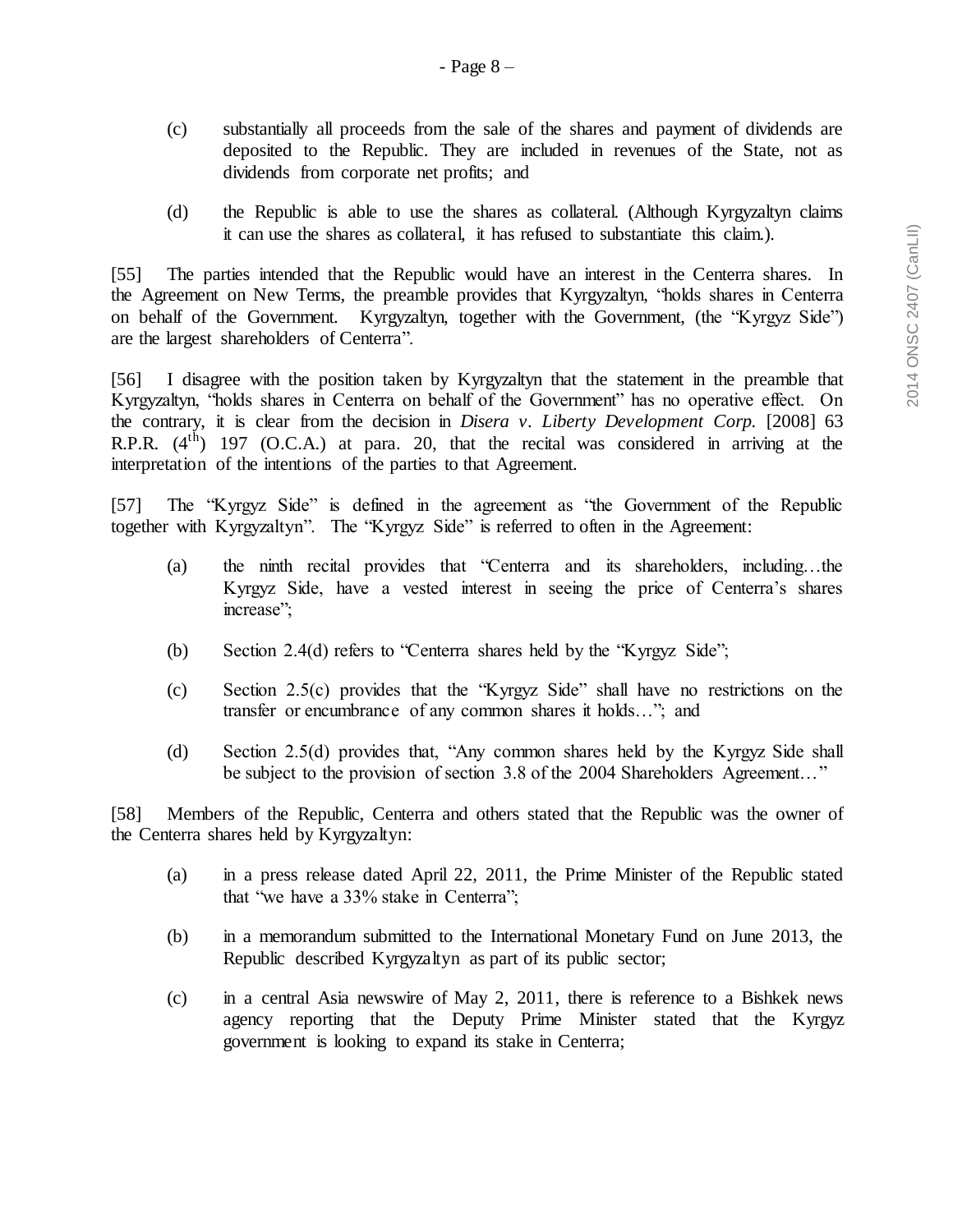- (d) news reports from the Republic on August 14, 2012 provide that it had received or should shortly receive certificates;
- (e) in the Management's Discussion and Analysis (MD&A) section of the 2009 annual report of Centerra, it refers to the transfer by Cameco of 25.3 million common shares "to Kyrgyzaltyn", "to the Government" and "to the Kyrgyz Government"; and
- (f) in the MD&A in the 2010 annual statement of Centerra, there is reference to "the issuance of common shares to the Government". In an April 24, 2009 press release of Centerra, there is reference to an agreement to issue 18,232,615 common shares of Centerra to the Government and to the agreement of Cameco to transfer 23.5 million shares to the Government.

[59] These statements are evidence that the Republic and Centerra believed the Republic had an interest in the shares.

#### *Kyrgyz Law Provides that the Republic has an Interest in the Centerra Shares*

[60] Secondly, the Republic chose to enact special Kyrgyz laws and other rules to confirm the Republic's interest in the Centerra shares and control their use. For example,

- (a) Law number 142 incorporates the Agreement on New Terms into Kyrgyz law. It provides that if there is a conflict between the Agreement on New Terms and other legislation, the Agreement prevails;
- (b) Resolution 253 authorizes Kyrgyzaltyn "to receive and hold shares in the company Centerra Gold Inc., which are owned by the Government of the Kyrgyz Republic";
- (c) Decree Number 1141-IV provides that the 43 million Centerra shares transferred pursuant to the Agreement on New Terms are for "the benefit of the Kyrgyz Republic";
- (d) Order Number 495-R, establishes a commission to "develop proposals for the effective use of the shares of the Kyrgyz side in the company Centerra Gold Inc." The Deputy Minister of State Property was a member of the commission; and
- (e) the Republic directed the State Property Fund to prohibit the sale of Centerra shares without an appropriate government resolution and ordered that proceeds from the sale of Centerra shares be used in the manner determined by the Republic. According to its enabling legislation, the State Property Fund "represents the interests of the state as owner of state property."

[61] In 2006 and 2011 the Republic convened working groups to advise the Republic as to how shares could be effectively used. This occurred outside the framework of the shareholders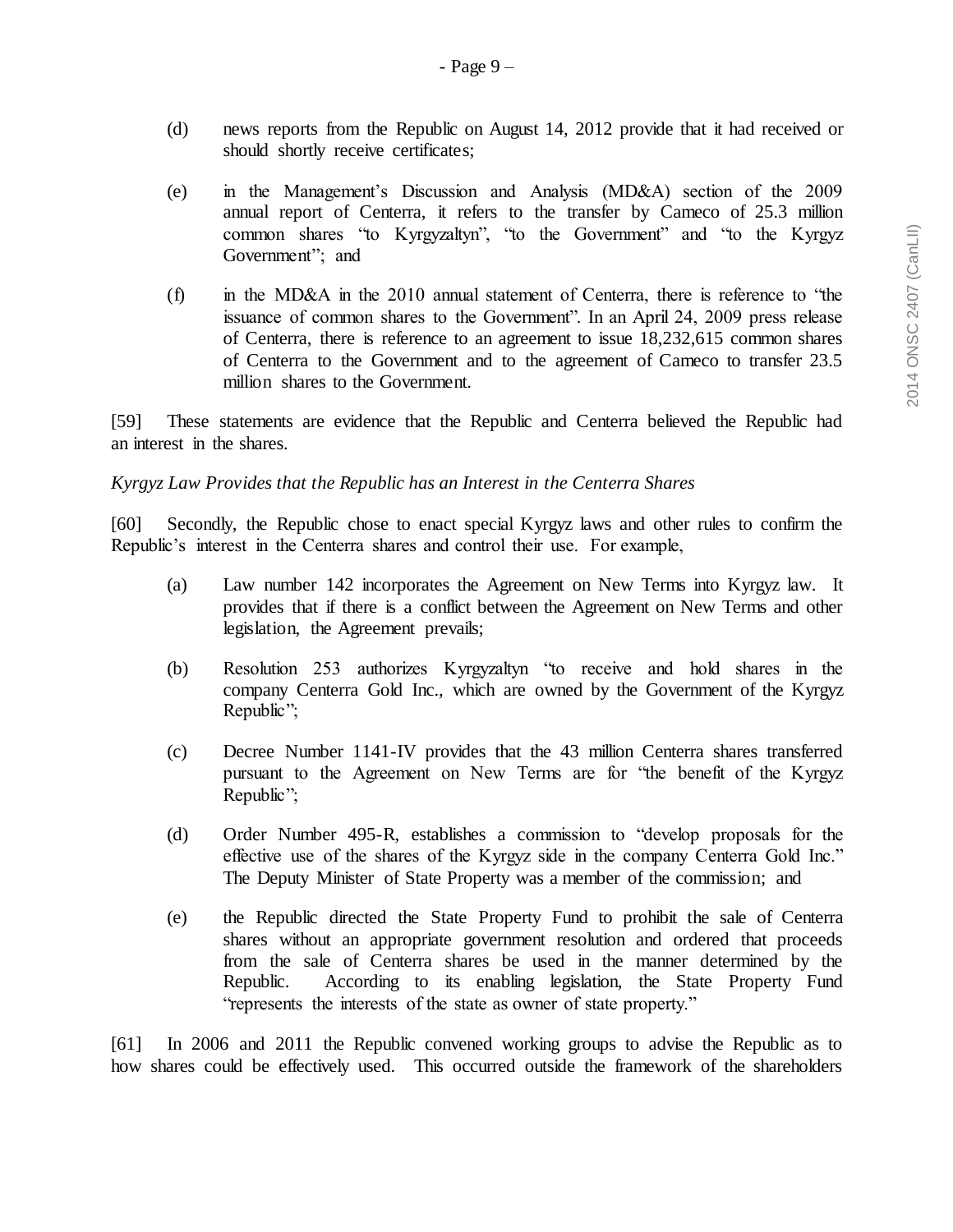meeting and outside the scope of powers given to Joint Stock Companies as set out in Article 38 of the *Civil Code.* Moreover the funds were assigned to the Republic's revenues as "future dividends" to be declared by Kyrgyzaltyn, a move that is not permitted under Kyrgyz law.

## *The Republic has an Interest in the Centerra Shares*

[62] I accept Kyrgyzaltyn's position that it is a large company with other interests. However, insofar as the Centerra shares issued pursuant to the Agreement on New Terms are concerned, Kyrgyzaltyn acted in accordance with instructions of the Republic and had no real control over the use or disposition of those shares independent of the Republic.

[63] However, one party may have a beneficial interest even where another party also has an interest in the property. (See *Nishi v. Rascal Trucking Ltd*., and *1454495 Ontario Inc. v. J=Systems Inc*. cited above.)

## *The Republic Had the Opportunity to Participate in this Application*

[64] The Republic was party to the arbitration proceeding brought by Sistem. It refused to pay the arbitration award. Thereafter the award was recognized by the Ontario court. Kyrgyzaltyn was added as a party to the Application to enforce the award. This Application is in furtherance of the payment of the arbitration award as in this Application, Sistem seeks to effect seizure of the Centerra shares registered in the name of Kyrgyzaltyn in order to satisfy the arbitration award against the Republic.

[65] In two separate sets of reasons, Brown J. directed that if the Republic intended to participate in this application it would have to file an appearance. The Republic chose not to deliver any responding materials. This Court and the Court of Appeal have both dismissed requests by Kyrgyzaltyn to dismiss proceedings because the Republic had not been properly served. The Republic had ample notice of Sistem's request for relief and the opportunity to respond.

#### *Summary of Conclusions*

[66] I find that the shares of Centerra held in the name of Kyrgyzaltyn pursuant to the Agreement on New Terms may be seized to satisfy the arbitration award against the Republic.

[67] The Republic owns all of the shares in Kyrgyzaltyn and Kyrgyzaltyn owns the Centerra shares in question.

[68] The Republic has a beneficial interest in the shares because it gave all of the consideration for the issuance of these shares, the terms of the Agreement refer to the "Kyrgyz Side" (which is defined to include the Republic and Kyrgyzaltyn), and the Republic has actual control over the Centerra shares. Special laws were enacted to effect that control pursuant to Kyrgyz law.

[69] Kyrgyzaltyn has the right to manage the asset at the direction of the Republic.